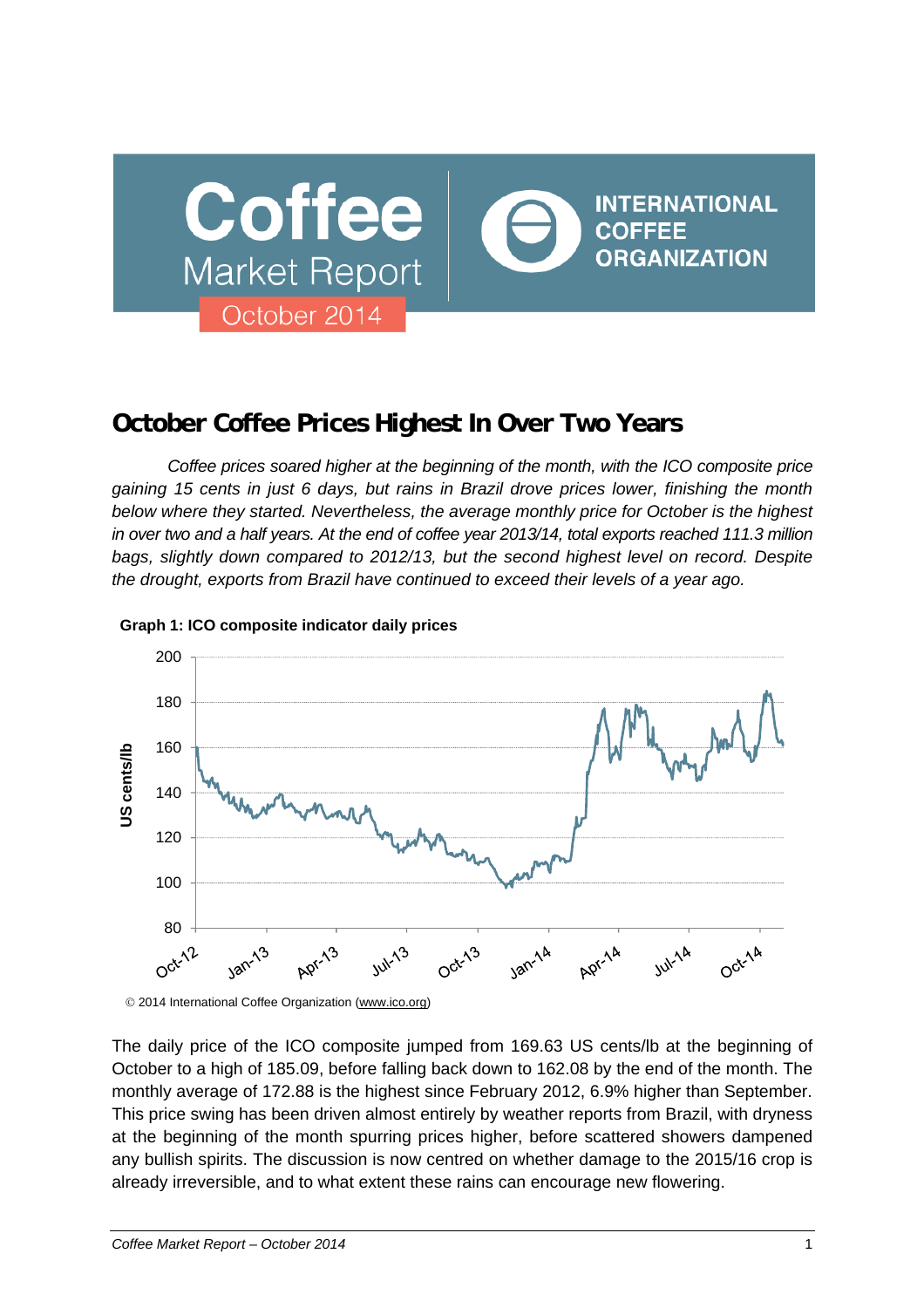



2014 International Coffee Organization (www.ico.org)

In terms of the group indicators, the three Arabica indicators all reached their highest monthly average in over two and a half years (February 2012 for Colombian Milds and Brazilian Naturals, January 2012 for Other Milds), recording increases of 7.6%, 8.2% and 7%, respectively. Robustas also increased by 4.2% to reach their highest level in six months.



**Graph 3: Arbitrage between New York and London futures markets**

2014 International Coffee Organization (www.ico.org)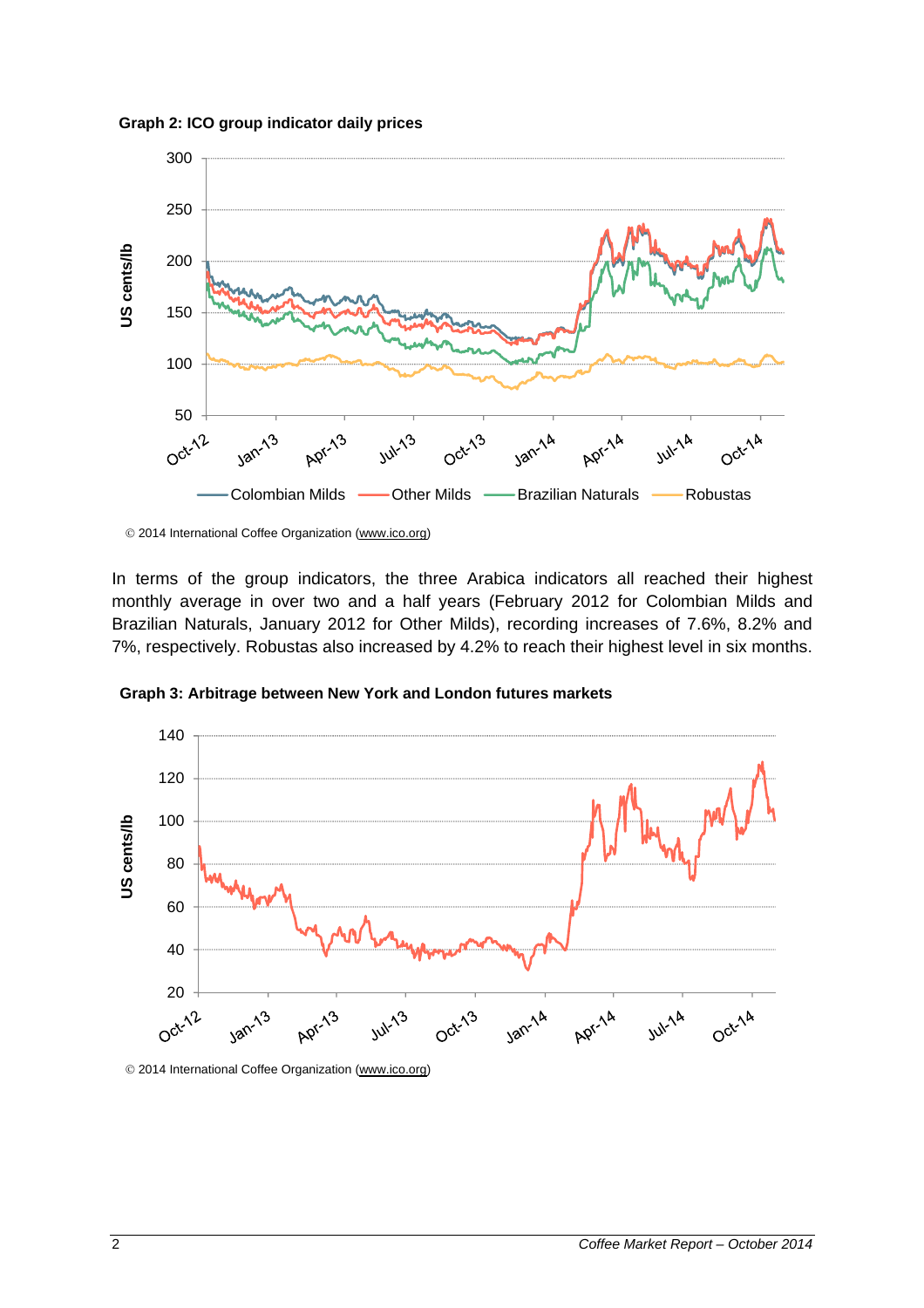As a result, the arbitrage between Arabica (on the New York market) and Robustas (London) also increased by 13.6% to 114.61 US cents/lb, again, the largest gap since February 2012. The price differentials between the three Arabica groups and Robusta all increased significantly.

Total exports in September 2014 reached 8.1 million bags, compared to 8.5 million in September last year. This brings to a close coffee year 2013/14, with total exports amounting to 111.3 million bags, 1.5% less than the 113 million bags shipped in coffee year 2012/13. Nevertheless, this is still the second highest level on record, ensuring that the coffee market has been well supplied over the last two years.





2014 International Coffee Organization (www.ico.org)

Exports of Colombian Milds increased significantly compared to last year, up by 18.2% to reach 12 million bags for the first time since 2007, as production in Colombia continues its recovery. Exports of Other Milds, on the other hand, were 12.1% lower than last year on 22.7 million bags. In Central America, lower exports were recorded by almost all countries in the region for the second consecutive year, due to the severe damage from coffee leaf rust. As a result, total shipments of Other Milds have fallen by 4.5 million bags in the last two years.

Exports of Brazilian Naturals are up 3.6% to 34.3 million bags, bolstered by the continued strong performance of Brazil, which has now had higher monthly exports for eleven consecutive months. Furthermore, the exchange rate of the Brazilian *real* against the US dollar has depreciated significantly in the last two months to its lowest level since April 2005. This will increase the local income from dollar-denominated coffee sales, thus encouraging further sales.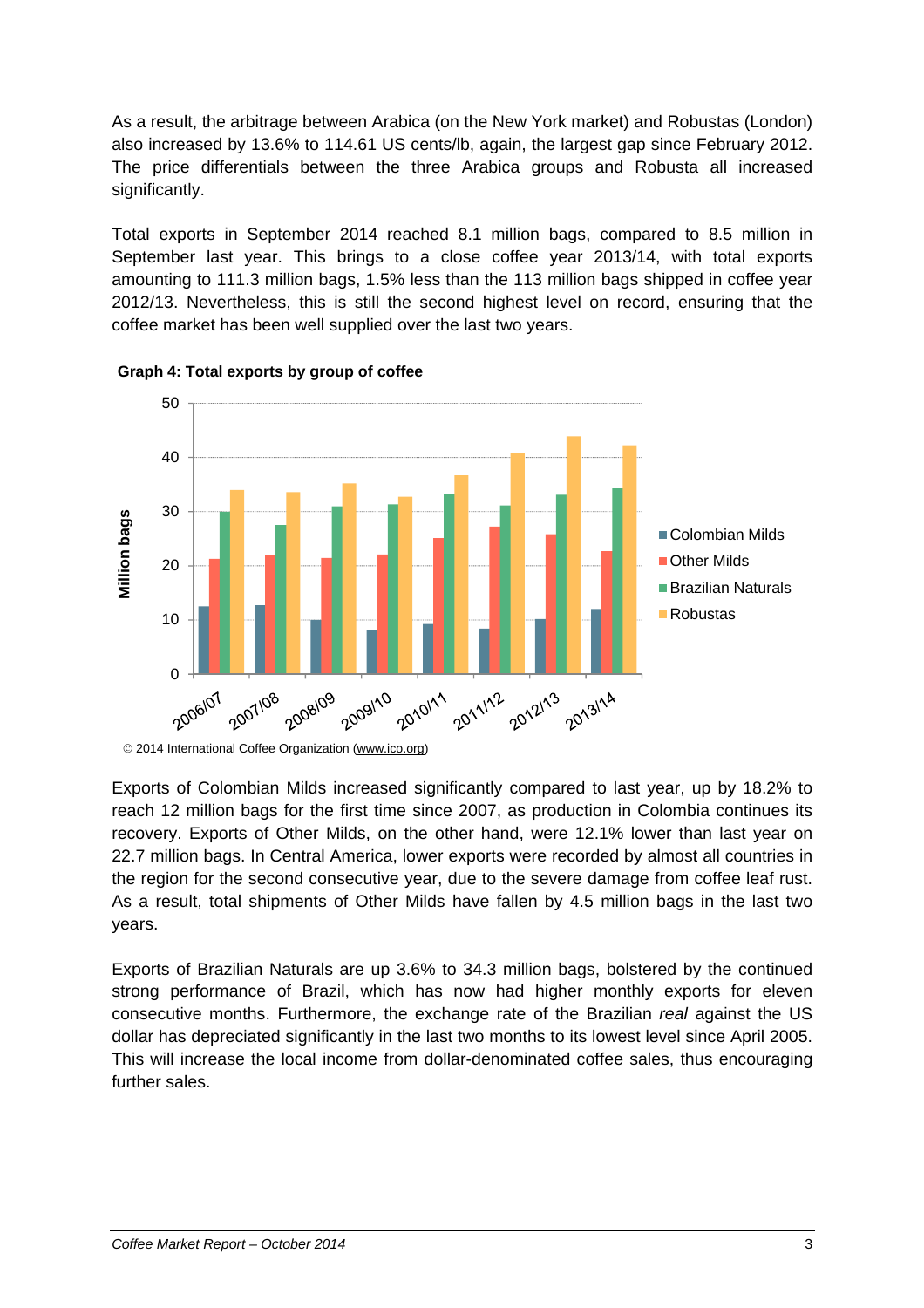

**Graph 5: Exchange rate of the Brazilian real against the US dollar**

*Source: IMF*

This brings total exports of Arabica to 69 million bags in the last twelve months, roughly unchanged on 2012/13. In terms of Robustas, the two main producers have seen mixed fortunes. Exports from Vietnam are estimated up by 10.7% to 23.8 million bags, while shipments from Indonesia have dropped by over 50% to an estimated 5.9 million bags. Total exports of Robusta are therefore down by 3.7% on 42.3 million bags.

To conclude, although slightly down compared to last year, total exports in coffee year 2013/14 were still over 110 million bags. Increased shipments from Brazil and Colombia compensated for the decrease from Central America, but an increase from Vietnam was outweighed by the lower exports from Indonesia.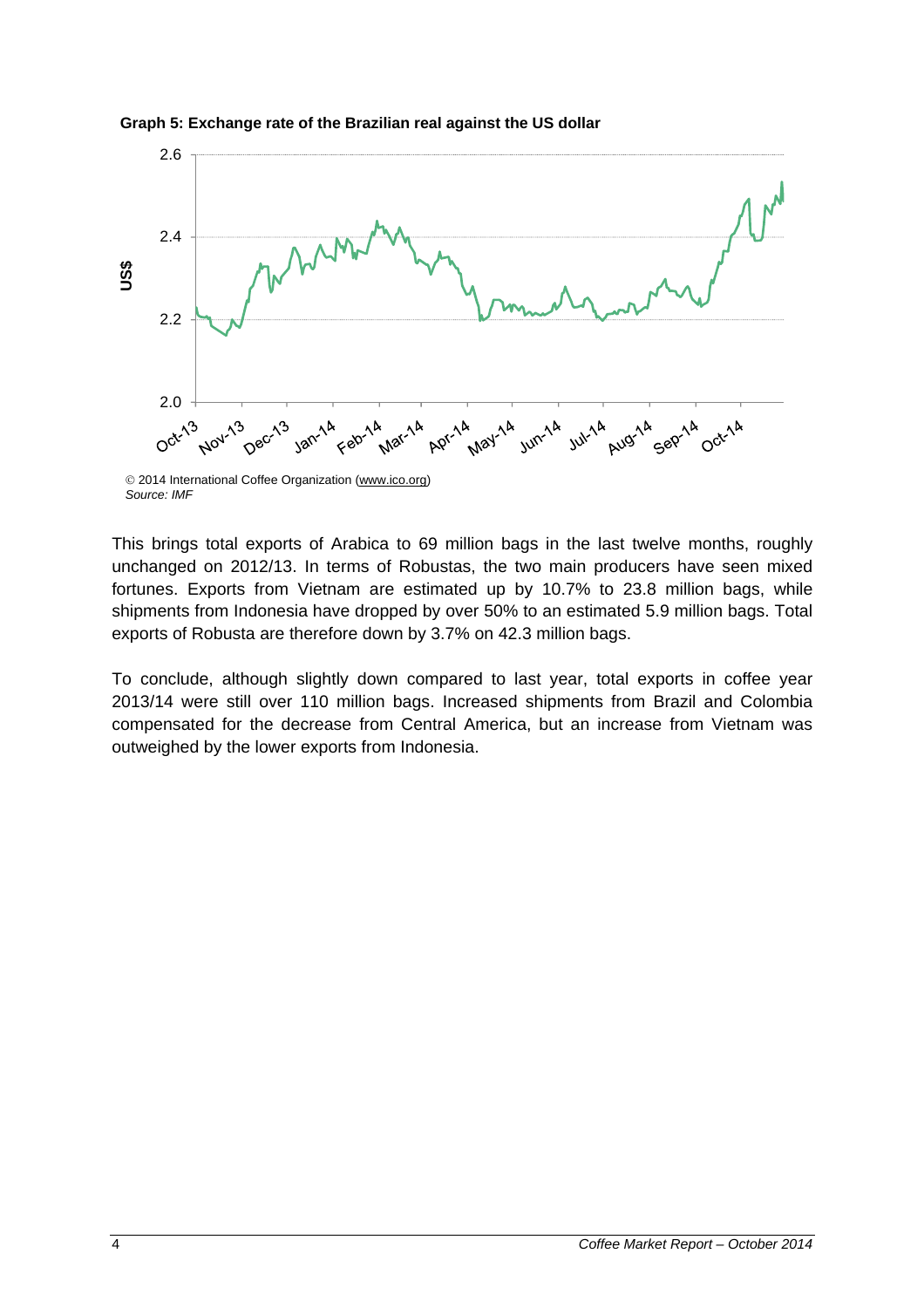|                                     | <b>ICO</b><br><b>Composite</b> | <b>Colombian</b><br><b>Milds</b> | <b>Other Milds</b> | <b>Brazilian</b><br><b>Naturals</b> | <b>Robustas</b> | New York* | London* |
|-------------------------------------|--------------------------------|----------------------------------|--------------------|-------------------------------------|-----------------|-----------|---------|
| <b>Monthly averages</b>             |                                |                                  |                    |                                     |                 |           |         |
| $Oct-13$                            | 107.03                         | 133.83                           | 128.70             | 109.57                              | 83.70           | 117.05    | 73.47   |
| Nov-13                              | 100.99                         | 124.65                           | 122.02             | 102.57                              | 79.71           | 109.10    | 69.32   |
| $Dec-13$                            | 106.56                         | 126.54                           | 125.97             | 107.40                              | 87.89           | 114.12    | 76.74   |
| Jan-14                              | 110.75                         | 132.90                           | 132.73             | 114.02                              | 87.73           | 120.92    | 77.25   |
| Feb-14                              | 137.81                         | 172.22                           | 173.64             | 148.74                              | 95.90           | 156.68    | 85.12   |
| $Mar-14$                            | 165.03                         | 211.07                           | 214.09             | 182.97                              | 105.37          | 190.66    | 95.53   |
| Apr-14                              | 170.58                         | 220.62                           | 223.48             | 190.62                              | 105.55          | 200.39    | 96.12   |
| $May-14$                            | 163.94                         | 211.66                           | 214.20             | 181.97                              | 102.99          | 191.07    | 93.83   |
| Jun-14                              | 151.92                         | 195.17                           | 197.89             | 165.34                              | 98.91           | 175.81    | 89.40   |
| $Jul-14$                            | 152.50                         | 194.21                           | 196.90             | 164.92                              | 101.79          | 175.74    | 91.83   |
| Aug-14                              | 163.08                         | 211.60                           | 212.97             | 183.32                              | 100.25          | 193.98    | 90.64   |
| $Sep-14$                            | 161.79                         | 206.78                           | 210.53             | 182.15                              | 100.52          | 192.09    | 91.24   |
| Oct-14                              | 172.88                         | 222.59                           | 225.29             | 197.05                              | 104.70          | 210.12    | 95.51   |
| % change between Oct-14 and Sep-14  |                                |                                  |                    |                                     |                 |           |         |
|                                     | 6.9%                           | 7.6%                             | 7.0%               | 8.2%                                | 4.2%            | 9.4%      | 4.7%    |
| Volatility (%)                      |                                |                                  |                    |                                     |                 |           |         |
| $Sep-14$                            | 9.2                            | 9.8                              | 10.3               | 11.5                                | 4.9             | 11.1      | 5.4     |
| $Oct-14$                            | 9.5                            | 10.6                             | 10.8               | 11.3                                | 5.9             | 12.4      | 6.6     |
| Variation between Oct-14 and Sep-14 |                                |                                  |                    |                                     |                 |           |         |
|                                     | 0.3                            | 0.8                              | 0.4                | $-0.2$                              | 0.9             | $1.2$     | $1.2$   |

## **Table 1: ICO indicator prices and futures prices (US cents/lb)**

\* Average price for  $2^{nd}$  and  $3^{rd}$  positions

## **Table 2: Price differentials (US cents/lb)**

|          | <b>Colombian</b>                   | <b>Colombian</b><br><b>Milds</b>    | <b>Colombian</b>                | <b>Other Milds</b>                  | <b>Other Milds</b> | <b>Brazilian</b>                   | New York* |  |
|----------|------------------------------------|-------------------------------------|---------------------------------|-------------------------------------|--------------------|------------------------------------|-----------|--|
|          | <b>Milds</b><br><b>Other Milds</b> | <b>Brazilian</b><br><b>Naturals</b> | <b>Milds</b><br><b>Robustas</b> | <b>Brazilian</b><br><b>Naturals</b> | <b>Robustas</b>    | <b>Naturals</b><br><b>Robustas</b> | London*   |  |
| $Oct-13$ | 5.13                               | 24.26                               | 50.13                           | 19.13                               | 45.00              | 25.87                              | 43.58     |  |
| $Nov-13$ | 2.63                               | 22.08                               | 44.94                           | 19.45                               | 42.31              | 22.86                              | 39.78     |  |
| $Dec-13$ | 0.57                               | 19.14                               | 38.65                           | 18.57                               | 38.08              | 19.51                              | 37.38     |  |
| Jan-14   | 0.17                               | 18.88                               | 45.17                           | 18.71                               | 45.00              | 26.29                              | 43.67     |  |
| $Feb-14$ | $-1.42$                            | 23.48                               | 76.32                           | 24.90                               | 77.74              | 52.84                              | 71.56     |  |
| $Mar-14$ | $-3.02$                            | 28.10                               | 105.70                          | 31.12                               | 108.72             | 77.60                              | 95.13     |  |
| Apr-14   | $-2.86$                            | 30.00                               | 115.07                          | 32.86                               | 117.93             | 85.07                              | 104.27    |  |
| $May-14$ | $-2.54$                            | 29.69                               | 108.67                          | 32.23                               | 111.21             | 78.98                              | 97.24     |  |
| $Jun-14$ | $-2.72$                            | 29.83                               | 96.26                           | 32.55                               | 98.98              | 66.43                              | 86.41     |  |
| $Jul-14$ | $-2.69$                            | 29.29                               | 92.42                           | 31.98                               | 95.11              | 63.13                              | 83.91     |  |
| Aug-14   | $-1.37$                            | 28.28                               | 111.35                          | 29.65                               | 112.72             | 83.07                              | 103.34    |  |
| $Sep-14$ | $-3.75$                            | 24.63                               | 106.26                          | 28.38                               | 110.01             | 81.63                              | 100.85    |  |
| $Oct-14$ | $-2.70$                            | 25.54                               | 117.89                          | 28.24                               | 120.59             | 92.35                              | 114.61    |  |
|          | % change between Oct-14 and Sep-14 |                                     |                                 |                                     |                    |                                    |           |  |
|          | $-28.0%$                           | 3.7%                                | 10.9%                           | $-0.5%$                             | 9.6%               | 13.1%                              | 13.6%     |  |

\* Average price for  $2^{nd}$  and  $3^{rd}$  positions